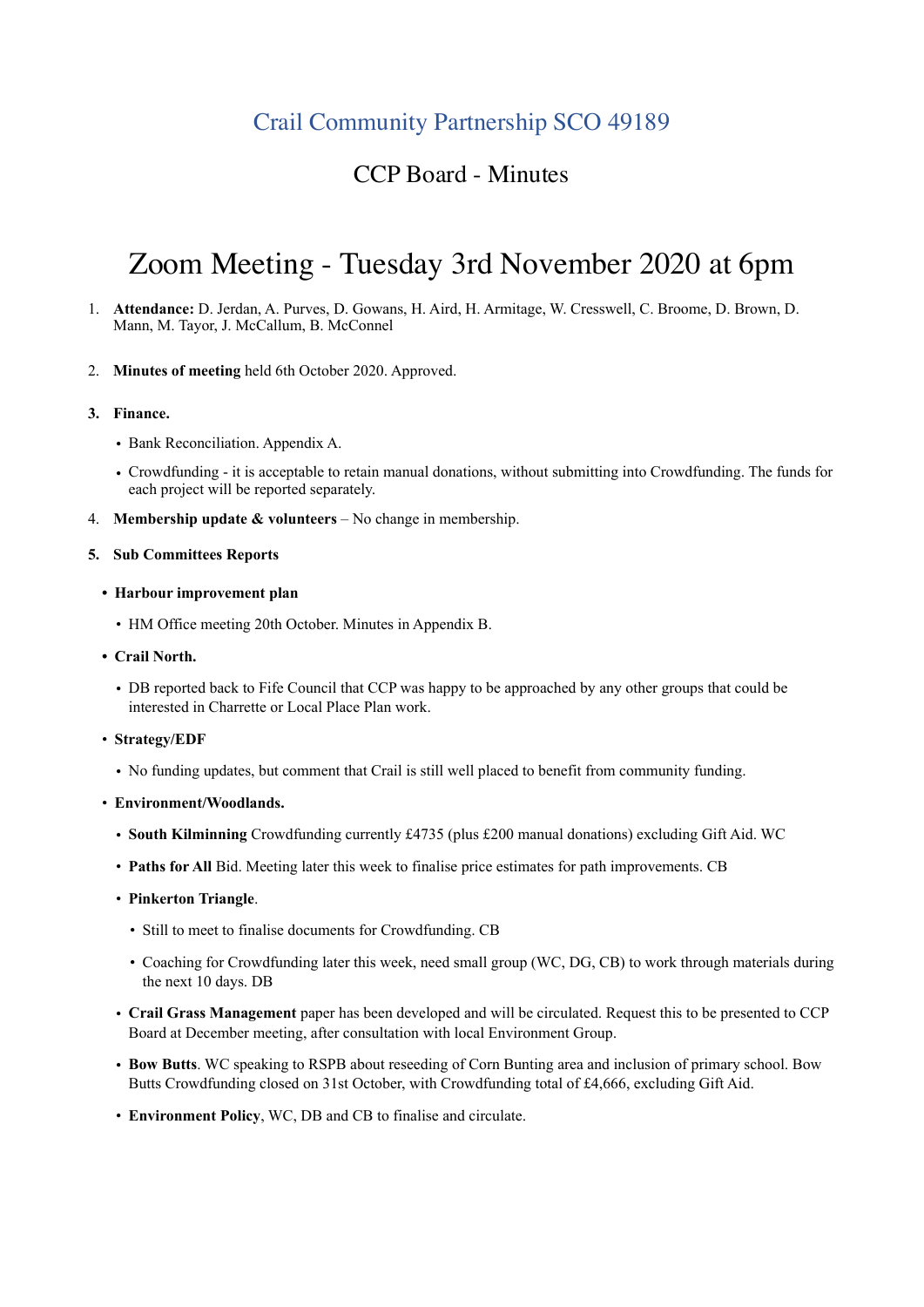#### • **Community Assets**

- **Community Hall** –CAT transfer period was to end 1st Jan 2021, this has been extended by Fife Council to 1st April 2021. Revised terms and conditions have been released by FC, and satisfy SLF requirements. SLF Decision Meeting expected 3 week in November.
	- Co-op Funding. Need to maximise this. CM article to be carried next week. Explore options for posters in the Co-ops. Also how can we engage the elderly who may not be able to apply online. Questions for Colin Wood (Co-op Manager) - DG.
- The **Crowdfunding Application** is exceeding our expectations. WC has further opportunities to ask groups of Birders to participate in Crowdfunding.
- Edinburgh lawyers are overwhelmed currently so not much progress with **CAT** completions. We will ask lawyers to prioritise Bow Butts CAT.
	- (South Kilminning Crowdfunding update- school will not issue crowdfunding notices).
- Next asset transfers Denburn and CCH Car Park
- **Crail Town Hall** A Town Hall Briefing Note was explained as a record of discussions about a What If strategy for the Town Hall. Trustees asked to consider the briefing note for future discussion. Feedback to Max , but no immediate action required. Crail Museum has been asked to consider whether they would have an active interest in the Town Hall.

**• Business and Tourism** 

- **Crail Food Trail** Draft in early 2021, and publication in March.
- Transportation Social distancing 'barriers' will be removed shortly. Other projects being considered for permanent solutions e.g. Denburn Narrows. 20mph Speed Limit for town now being pushed by Councillors, given progress in the Borders.

#### 6. **Website/Publicity**

• Draft letter for businesses to renew for [crail.info](http://crail.info). HA

#### **7. AOCB**

- Volunteers: CCP has a list of volunteers we need to think about how we keep them engaged. Also need to think how we engage the younger generations; Duke of Edinburgh, Saltire Awards, St Andrews University students.
- Correlate Members List with Volunteers List,, to make sure we are sending updates to both. HA/DG

Next meeting Tuesday 1st December 2020 at 6pm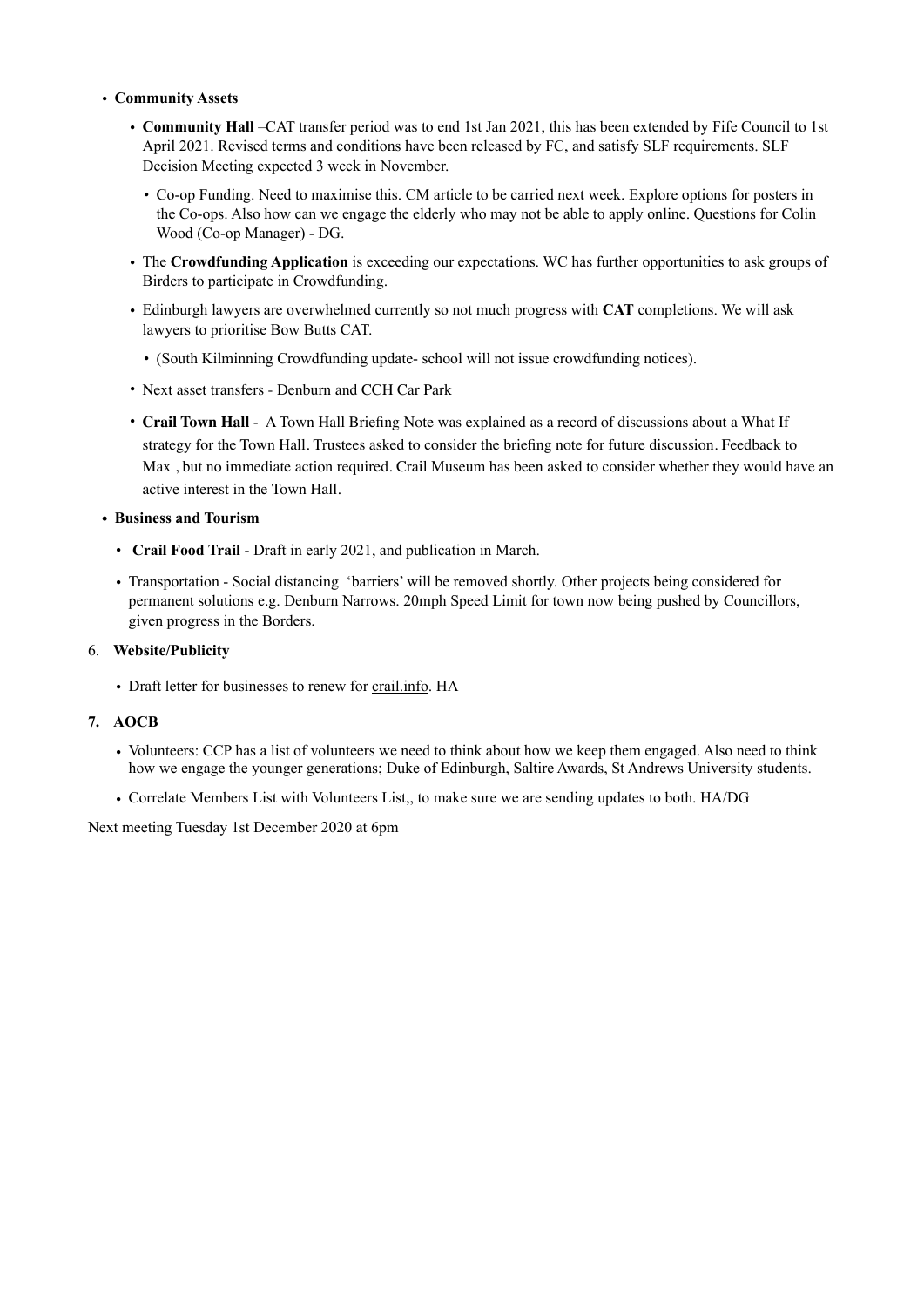Appendix A

| <b>CRAIL COMMUNITY PARTNERSHIP</b>    |                       |
|---------------------------------------|-----------------------|
| <b>RBS RECONCILIATION AS AT </b>      | 26th October 2020     |
| <b>FIGURES FROM BANK STATEMENT</b>    |                       |
| Balance as at 26th October 2020       | £16,285.95            |
| ADD: To be lodged                     | $f_{\cdot}$<br>50.00  |
| DEDUCT: Non presented cheques and D/D | f(x)<br>125.91        |
|                                       | Sub<br>£16,210.04 $*$ |
| Restricted Funds (see below*)         | £ 9,812.40            |
| Crail Info                            | f(x)<br>520.00        |
| <b>Net Bank Position</b>              | £ 5,877.64            |
|                                       |                       |

| Crail Common Good Fund – Approved | £23,520.00 |
|-----------------------------------|------------|
| Drawn to date                     | £23,520.00 |
| Possible further draw down        | $f$ NIL    |

• Includes £2,152.40 remaining from Crail Food Festival £3,000.00 to meet costs of survey and design plans in respect of the Community Hall and donation of £3,000 towards kitchen. Includes £670 grant to Wee Crailers from Fife Council Includes £490 (net) grant to Monday Meetings (Monday Club) from Fife Council Includes £3,300.00 grant from Awards for All (National Lottery for use by Monday Meetings only. Includes crowd funding £200.00

| <b>Scottish Land Fund Grant</b> | £8,424.00 |
|---------------------------------|-----------|
| Drawn to date                   | £8,424.00 |

Prepared by Andrew Purves 29th October 2020